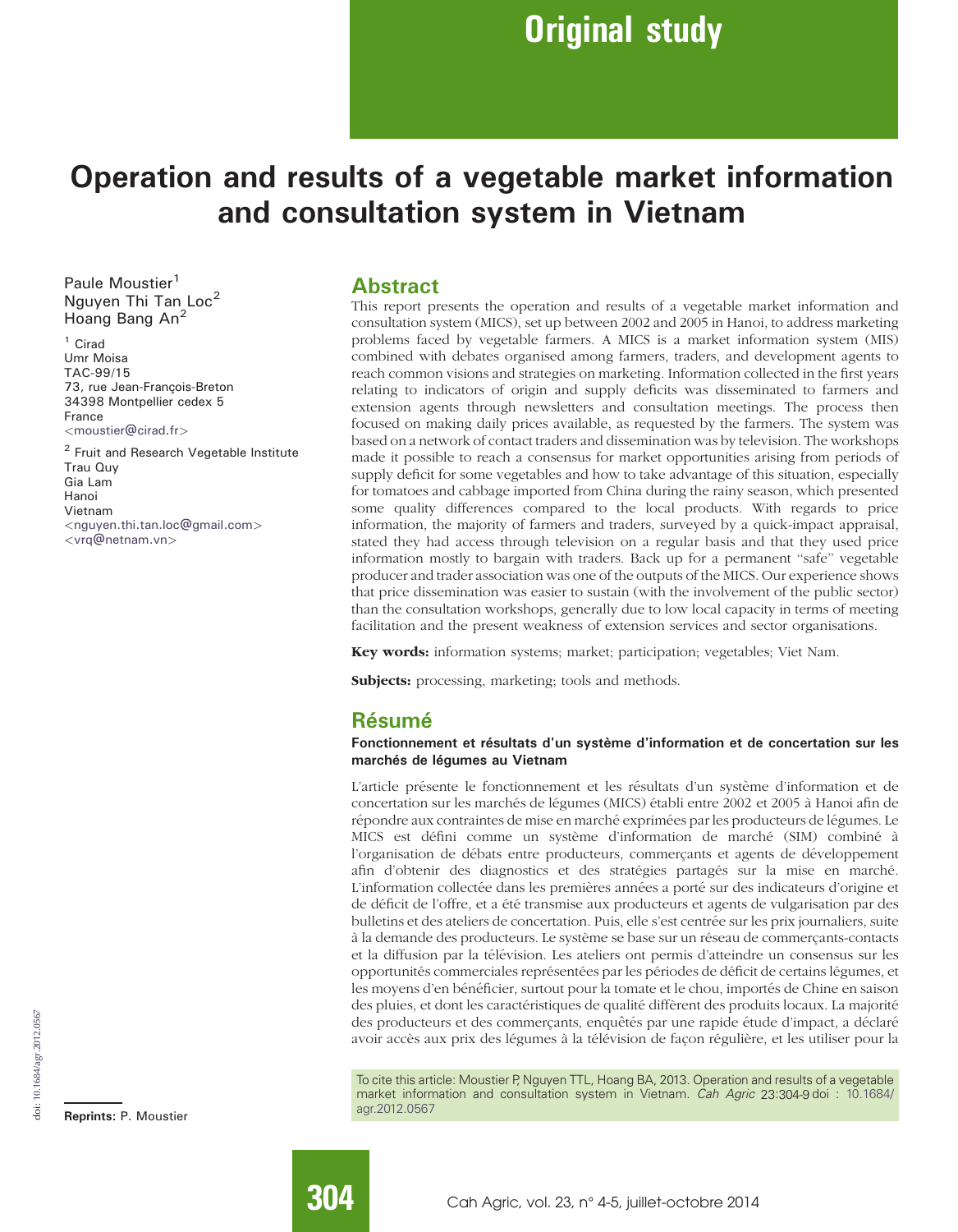négociation avec les acheteurs. Le renforcement d'une association permanente de producteurs et commerçants de légumes « sains » a été un résultat du MICS. Notre expérience montre que la diffusion des prix a été plus facile à pérenniser, avec l'implication des services publics, que les ateliers de concertation. Cela est dû notamment à la faible capacité locale en termes d'animation de réunions, ainsi qu'à la faiblesse des services de vulgarisation et des organisations professionnelles.

Mots clés : légume ; marché ; participation ; systèmes d'information ; Viet Nam.

**Thèmes :** méthodes et outils ; transformation, commercialisation.

### Introduction

#### **Background**

Inthelast 10 years, foodmarkets in Asia have undergone profound changes, in particular in the Mekong region. Markets were liberalised after decades of planned economies, while the public sector pursued sound macroeconomic policies (Stiglitz and Yusuf, 2001). In Vietnam, this took place in 1988 and is termed the ''doi moi'' (change and renewal). Urban growth in the region is following a steady path and is accelerating market exchanges. In 2005, the urbanisation rate was 26.4% in Vietnam (27.4% in Laos and 32.3% in Thailand) and the urban growth rate stood at 3.13% (6.02% in Laos and 1.49% in Thailand) (WUP, 2009). Finally, the economy is growing at a remarkable rate; the GDP growth rate was 8.5% in 2007 (7.5% for Laos and 4.8% for Thailand). Market segmentation is observed according to the income categories, with a rising demand for specific quality as income increases.

This economic context provides farmers with enhanced market opportunities. Yet, food markets are characterised by their instability in terms of quantity, price, and quality. Despite the short distance to urban markets, marketing has actually been reported as the first constraint faced by vegetable farmers around Hanoi (Mai et al., 2004). Another issue is the distrust of consumers in terms of vegetable safety. Food safety is of primary importance for vegetables, fruit and meat, together with the freshness of these products (Figuié et al., 2004).

#### Literature review

Market information systems (MISs) are often considered a means to allow a

better adjustment between supply and demand and to enhance the farmer's bargaining power in the face of traders. MISs can be defined as systems of regular collection, analysis, and dissemination of information relevant to public and private decision-making in marketing. The value of MISs was strengthened after the liberalisation policies in the 1980s, as the movement away from statesponsored marketing was accompanied by a recognition of the need for government support to promote the creation of a competitive market (Shepherd, 1997). Market information is indeed a public good. It is difficult to exclude people from the use of market information, which makes it unprofitable for private businesses to invest in. Market information is also characterised by asymmetry and is more available for some users, in particular, traders, relative to farmers (Galtier and Egg, 1998). These characteristics make public sector investment in MISs legitimate. Yet, the record of MISs around the world has not been very satisfactory overall. Of 120 countries, only 53 had functioning market information services in 1997 and only five had demonstrated a measure of usefulness (Shepherd, 1997). MISs are of little use when actors face other more limiting market constraints other than information, such as transportation and credit technologies. Information on better prices in a more distant market is of little use to farmers who cannot move to this market. Besides, stakeholders commonly have their own channels of information through personal relationships (Jones, 1972). Finally, data commonly lack accuracy and timeliness. On the one hand, collection and dissemination are weekly or monthly processes, while prices fluctuate daily. On the other hand, the quality of produce for which

prices are collected is highly variable (Shepherd, 1997).

To overcome these constraints, it is recommended to better adapt MISs to the needs of the end users, which is helped when end users are brought together to define the objectives, the method of data collection, and communication, with a subsequent discussion of the results (Galtier and Egg, 2003). The discussion of results relative to marketing opportunities and constraints makes it possible to develop solutions to constraints other than simply information, including technology, access to inputs, and transportation. Based on prior experience with vegetable markets gained in Congo-Brazzaville (Moustier, 1999), we define ''market information and consultation systems'' (MICSs) as MISs combined with the debates organised among farmers, traders, and development agents in order to reach common visions and strategies on marketing. The success of the stakeholder consultation depends on reaching a shared appraisal as a first step and shared objectives for an action plan as a second step, with an adequate representation of the many different stakeholders (Thoyer, 2005).

# Method for the vegetable market information and consultation systems in Hanoi

The vegetable MICS was developed by the project SUSPER (project for the Sustainable Development of Peri-urban Agriculture in Southeast Asia),

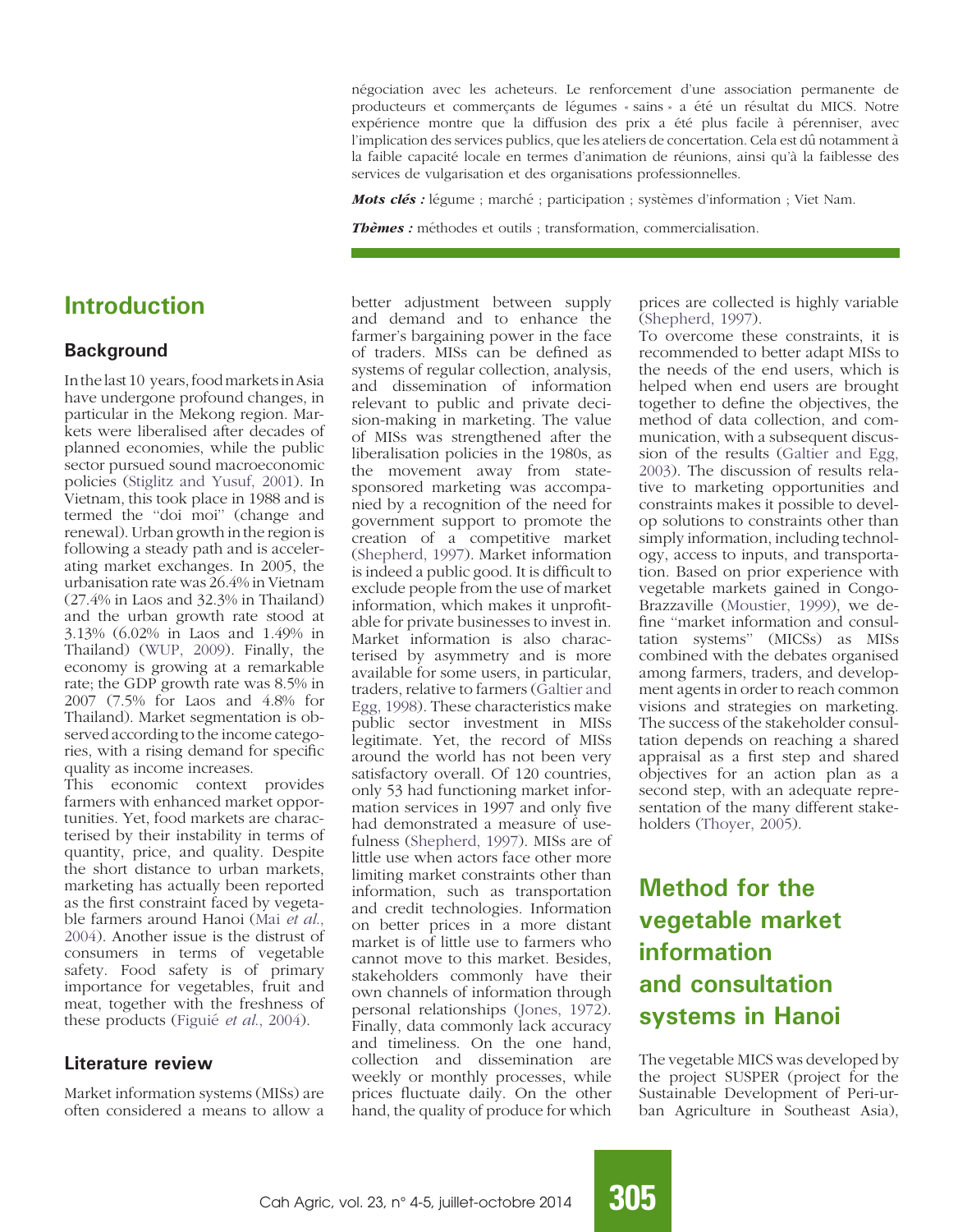funded by the French Ministry of Foreign Affairs. MISs developed in the SUSPER project were aimed at focusing on two types of objectives: – medium-term planning of farmers and development agents (highlighting targeted crops), markets, and time periods, to identify untapped opportunities reflected in variations of origin, quantity, and prices according to time periods, as well as the supply and demand for certain quality characteristics by purchasers, and more generally, strategies to improve the competitiveness of local chains relative to imports. This was the project focus for the first two years (2002- 2004);

– short-term decisions, made mostly by farmers, in terms of price bargaining and choice of final markets. This was started in 2004 and is still ongoing. For medium-term planning, quantitative information collected related mostly to indicators of supply deficits or excess: origin, quantity, and price (wholesale and retail) at different times of the year. Qualitative information was also gathered on the organisation of marketing chains, as well as on the quality characteristics and demand at different stages. The quantitative data was gathered in the city's six wholesale (night) markets (spontaneous and planned). The data search also included a sample of five retail markets representative of customer diversity. Because of the high number of vegetable types (more than 40) and their variability throughout the year,

we focused on the types which accounted for 80% of transactions, which covered 8 to 16 vegetables depending on when the survey was made, with at least three "regular" vegetables (tomatoes, cabbage and water convolvulus). The surveys were made at times of supply variation: January, March, June and September. A representative sample of traders was interviewed by randomly walking through the markets and stopping to interview every fifth trader. A total of 1,369 traders were interviewed in 2002, and 1,877 in 2003, with 180 to 350 traders surveyed in each survey. Each interview lasted between 10 and 15 minutes and comprised quick questions with easy-to-code answers, e.g.: ''Where do you buy your vegetables? Where are they produced? What is your sale price?" With regards to qualitative data, in-depth interviews of suppliers and purchasers in the same chain were carried out. They involved questions on relationships between vendors and purchasers, including exchange of information, commitments, terms and conditions of payment, criteria of choice of commodities, and ways to control quality. A total of 25 producers, 15 collectors and seven retailers were the subject of these interviews, which lasted around 45 minutes in 2003. A survey on the perception by consumers on vegetable quality was also conducted on a representative sample of 200 households in the same year.

Information on the status of the vegetable market was summarised in the form of six market newsletters; five dealing with variations in the supply in terms of price, quantities, and origin, and one with quality management. These bulletins were distributed to persons in charge of cooperatives located on the four project sites, posted on websites (including that of the Ministry of Agriculture and Rural Development) and sent to a list of 30 research and development partners.

The information gathered on market opportunities was presented and debated at stakeholder workshops, which brought together a panel of farmers, traders, and development agents, over half a day: 2 in Hanoi and 4 at production sites; 3 dealt with market seasonality and 2 with demand for quality (table 1). First, researchers presented the results of the market surveys. Then, a debate was organised on:

– whether the participants agreed with the appraisal of the researchers regarding identified market opportunities;

– the strategy to take advantage of them.

Finally, a survey was made on the need expressed by the participants for new market information. These surveys led to the establishment of the daily price information system in Hanoi. Three contact traders were selected in different locations of the market to serve as price informants; they supplied information daily on the

#### Table 1. Participants in consultation workshops.

Tableau 1. Participants aux ateliers de concertation.

| Place                 | <b>Date</b> | <b>Topic</b>       | <b>Nature of participants</b>                                                                                                                  |
|-----------------------|-------------|--------------------|------------------------------------------------------------------------------------------------------------------------------------------------|
| Hanoi                 | 18/04/2003  | Market seasonality | 7 producers, 2 wholesalers,<br>7 extension agents, 27 extension<br>and research agents                                                         |
| 4 peri-urban villages | June 2003   | Market seasonality | 15 to 20 farmers/village, 0 to<br>4 collectors, 3 researchers                                                                                  |
| Hanoi                 | 17/06/2003  | Quality            | 6 co-op leaders, 4 collectors,<br>3 retailers, 2 consumer<br>association representatives, 3 journalists,<br>3 extension agents, 10 researchers |
| 1 peri-urban village  | 20/10/2003  | Quality            | 64 farmers, 5 officials, 1 collector,<br>2 retailers, 10 researchers<br>and development agents                                                 |

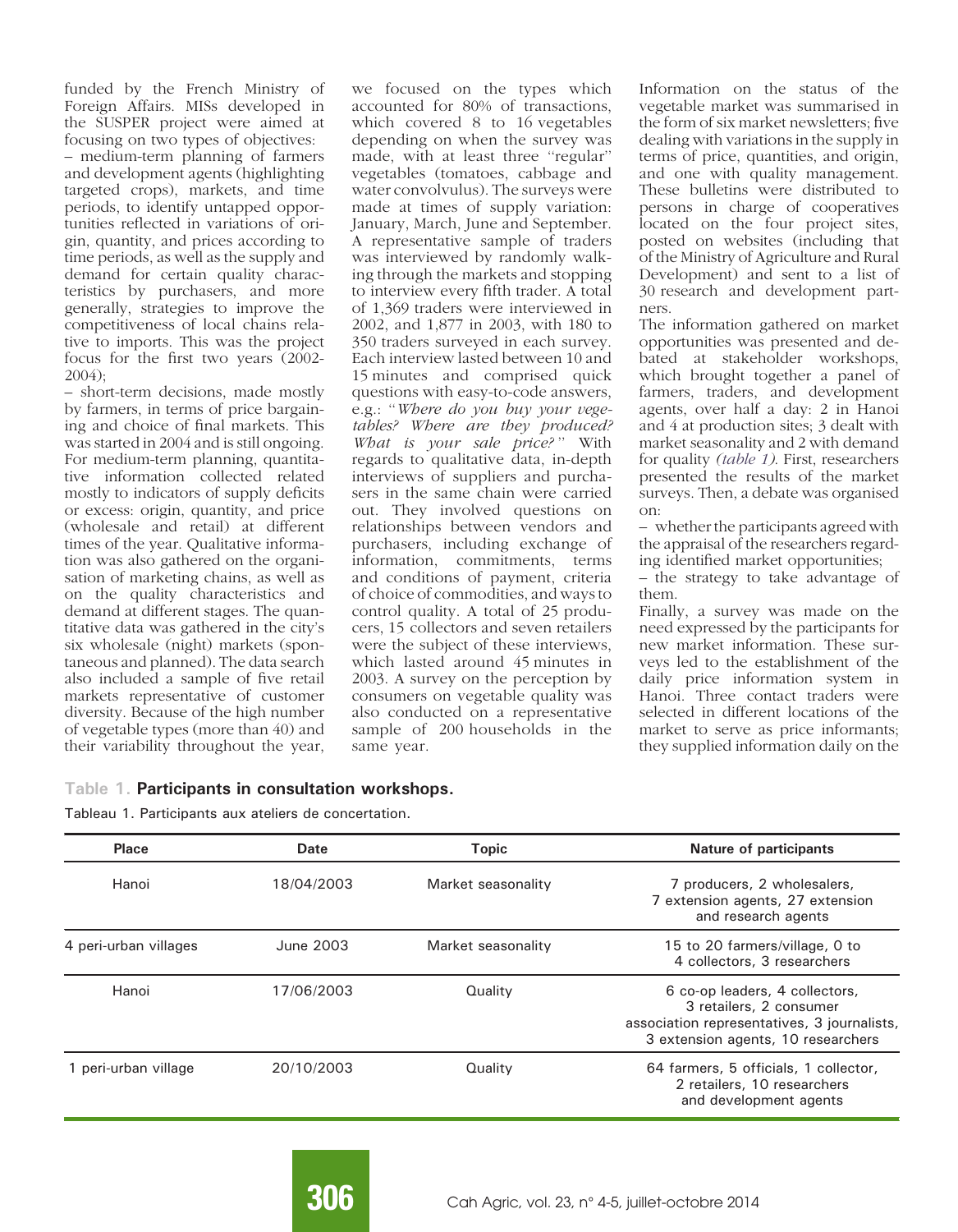resale price of 10 vegetables (those requested by farmers during the meetings) by telephone to the interviewer and noted this information in a daily monitoring book. Prices were collected in the three main wholesale markets and in three retail markets. Price information was checked every week by investigators. We also established a grading system to collect prices on produce of average quality based on observations and interviews with traders to assess the quality criteria affecting the final prices.

The system of price dissemination required collaboration between the research institute on fruits and vegetables in charge of price collection, the information centre of the Ministry of Agriculture in charge of price dissemination on television and the website, and the Hanoi Department of Agriculture in charge of direct transfer to the project sites by fax and impact assessment. A survey on the impact of the price information system was conducted in March 2006 and included 100 stakeholders in the market chain (84 farmers, 5 wholesalers and 11 collectors). The questions related to access to price information and the circumstances under which such information was used. The interview lasted around 30 minutes.

### **Results**

#### Shared vision on market opportunities

The workshops made it possible to reach a consensus regarding market opportunities created by periods of supply deficits of some vegetables. For temperate vegetables, such as tomatoes and cabbage, there is a period of about four months for the Hanoi region (July to October) when local production ceases to be available. At this time, vegetables are imported from China and prices increase considerably, as much as 10 times, due to the local production shortage and the cost of transporting imported products (Moustier et al., 2004). The outcome of the workshops was also a shared vision, along the way, to take advantage of these market opportunities. Producers could raise their market share by increasing their off-season

production of tomatoes during periods of shortage. This required applying off-season production techniques, including the use of grafted tomatoes and varieties of tomatoes resistant to bacterial wilt. In connection with this recommendation, training sessions were organised by the research institutes. Moreover, a private seed company undertook, with some success, the production of grafted tomato seedlings. Another market opportunity identified relates to quality characteristics. Produce from Vietnam is reputed to be safer than produce from China, but neither the origin nor the production and control process are shown on a label. On the other hand, some Chinese produce is more popular than local produce due to some physical characteristics. This is the case for cabbage since consumers prefer cabbages with smaller heads. To grasp these market opportunities, there was a consensus in the workshops on the need for farmer groups to adequately label the origin of the product and also improve the produce safety control by combining internal control with the external control provided by registered control and certification bodies. Farmers and extension workers furthermore agreed that cabbage should be harvested at an earlier stage to meet the preference for smaller size.

Similar vegetable MICSs were organized in Laos and Cambodia with the planning departments of the Ministry of Agriculture. These yielded similar results with regards to the seasonal supply deficiencies of local produce, in particular tomatoes, causing marketers to import from Thailand to Laos and from Vietnam to Cambodia. In all cases, local produce was more popular in terms of vegetable safety than imported produce, but the appearance of imported produce was preferred. This provided recommendations for extension workers and farmers.

### Use of daily price information

The demand for information on daily vegetable wholesale and retail prices was mentioned most often by farmers and traders in the stakeholder workshops because it could be useful to target periods of high prices in terms

of cultivation and harvest, and allow better negotiation with traders. The preferred means of dissemination by farmers is television in Vietnam (while it is radio in Cambodia and Laos). The vegetable trade is characterised by a combination of spot, small-scale, occasional interactions and regular relationships, but without rigid commitments in terms of priority sales, volume or pricing, thus, the amount of leeway for the use of market information in negotiating with traders and the choice of markets is quite high.

The impact survey demonstrated that a majority (74%) of farmers and traders had access to vegetable price information through television. They watched the television program on prices everyday (62%) or several times a week (25%). The price information was used for marketing decisions, especially for bargaining with their buyers, as well as for crop planning purposes. Seventy percent of farmers mentioned an increase in price obtained from farmers, but the amount could not be assessed. Sixty-five percent of farmers stated that the MIS reduced the time spent in transportation as they adapted the frequency of visits of the wholesale markets to price changes. Actors not using vegetable price data were usually those with small farm size (less than  $700 \text{ m}^2$ ) and who had a standing relationship with their buyers.

In 2006, the daily price information system was transferred to the information centre of the Ministry of Agriculture. Training on the methodology for price collection and dissemination was given by the staff of the fruit and vegetable research institute. It is difficult to obtain information on how the system is running at present. It is likely that the system is now funded by the Asian Development Bank through extension projects. The price data is still disseminated by television and on the website to a list of subscribers.

#### Toward an alliance of safe vegetable enterprises

One output of the Hanoi MICS was to strengthen the alliance of safe vegetable production and distribution enterprises. This alliance was established in December 2008 by Hanoi municipality in response to problems of mismatch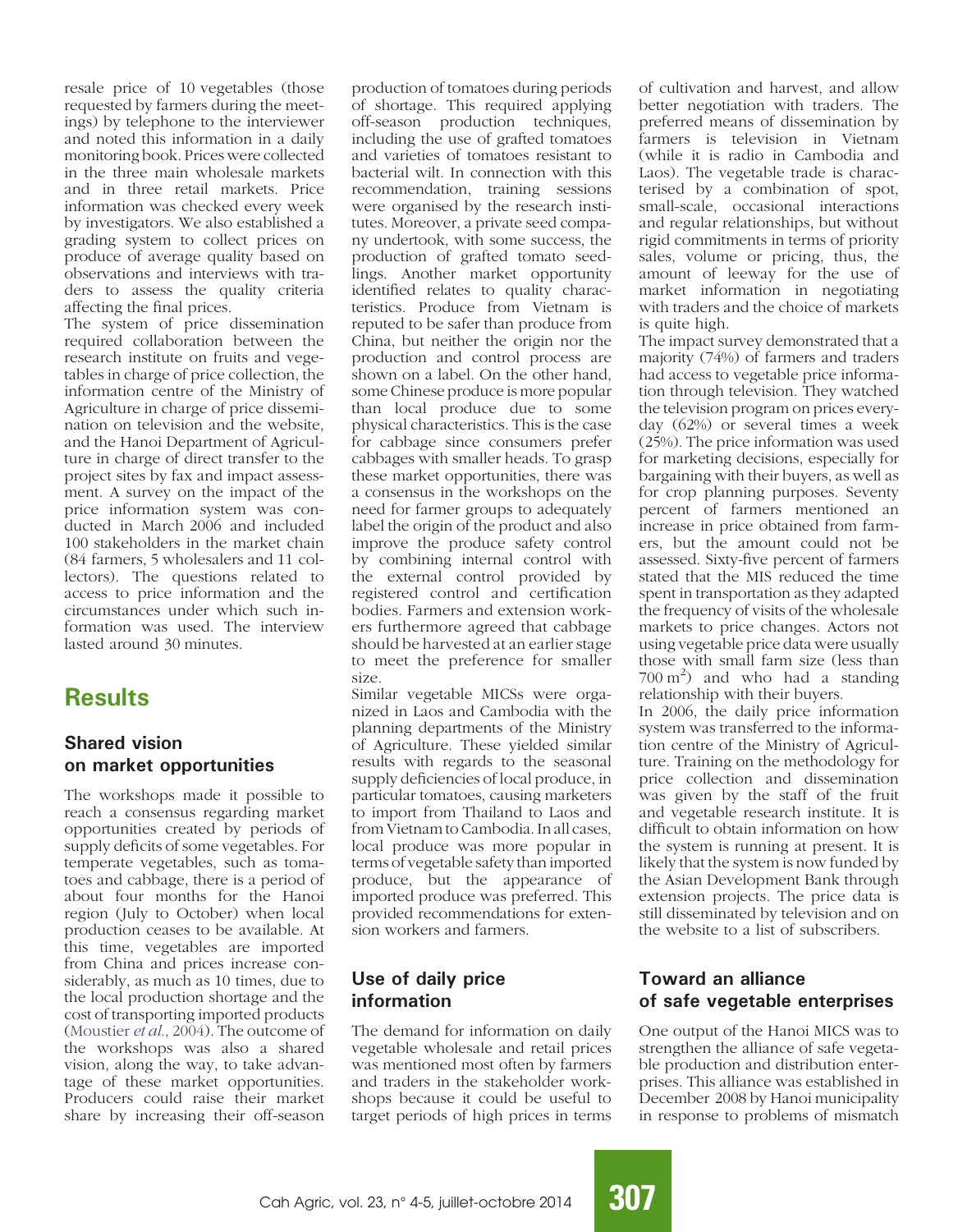between production and consumption; traders typically complain that they lack reliable suppliers in terms of safety and diversity, while farmers who trained to produce safe vegetables (mostly based on Integrated Pest Management) lack customers willing to pay premium prices. A cooperation arrangement was put in place between our research group and the alliance to develop marketing activities. Initially, an inventory of safe vegetable enterprises, including cooperatives and private companies, was carried out and published. Three consultation meetings were organised to discuss issues of common concern for the alliance (table 2), especially in terms of crop planning in relation to the market demand. A website was established to facilitate contacts and cooperation between production units, as well as between production and distribution units. The website, however, is managed only sporadically, as the alliance lacks the technical and financial capacity to run the website and hold meetings.

#### Difficulties with consultation meetings

Some difficulties in running consultation meetings need to be mentioned. First, it is difficult to encourage Vietnamese farmers and traders to express themselves spontaneously regarding their problems. This is further complicated by the lack of local capacity for workshop facilitation. Second, it is difficult to obtain a good representation of traders because of their busy schedules. Third, climatic vagaries jeopardize efforts to implement crop planning. In October 2008, floods destroyed more than half of the crops. Finally, there is a problem of outreach beyond the workshop participants. This is due to weak extension services as well as to the fragmentation of produce, which impedes cooperation between farmers.

## **Conclusion**

The vegetable MICS developed in Hanoi is innovative in the sense that it combines information dissemination with a process of stakeholders' consultation. It can be termed a secondgeneration MIS since its operation is more decentralised than the traditional MIS, with reliance on a network of contact traders and a link with an alliance of private stakeholders. Another innovative feature is the speed of transfer of information to stakeholders (taking one day), as a result of telephone use by contact traders and dissemination by television. Yet, the systems make little use of new information technologies, apart from the Internet, which public institutes use between themselves but which are seldom used by farmers. In northern Vietnam, vegetable farmers and traders make little use of mobile phones, mostly due to cost issues, although this situation may change in the near future. In Cambodia, a Canadian funded project (Cambodia Agricultural Market Information System [CAMIS]) established an SMS cell phone system

which enables farmers to find out the prices of their commodities before going to market and to determine which markets offer the best rates (CAMIS, 2010). Using their cell phones, they can also interact directly with selected traders who post their buying prices on the CAMIS website. Our report has explored the impact of the vegetable MICS developed in Vietnam, mostly in a qualitative way. The experience gained in Vietnam, Laos and Cambodia shows that information and consultation systems on market seasonality and quality requirements help change the vision of participants and enable them to adjust their marketing strategies. However, the impact beyond the participants is limited by the present weakness of extension services and sector organisations. Our experience also shows that price dissemination was easier to sustain (with the involvement of the public sector) than consultation on seasonality and quality, in particular, due to low local capacity in terms of facilitating meetings. A possible way to sustain the MICS which could be tested would be to combine the conclusions of the meetings with timely practical commitments on action plans by representatives of the public and private sectors, with implementation monitored by ''neutral organisations'', such as local research institutes or NGOs. An interesting experiment with such action plans is documented for chain networking for coffee in Indonesia (Manalili, 2009). It would also be worthwhile to conduct a thorough impact assessment on the present vegetable price information system in northern Vietnam.  $\blacksquare$ 

#### Table 2. Workshops organised by the alliance of safe vegetable enterprises in Hanoi.

Tableau 2. Ateliers organisés par l'alliance des entreprises de légumes sains.

| Date       | Topic                                                        | <b>Participants</b>                                                 |
|------------|--------------------------------------------------------------|---------------------------------------------------------------------|
| 01/07/2008 | Presentation of inventory,<br>setting plan of action         | 39 cooperative leaders, 2 traders,<br>13 researchers, 5 officials   |
| 19/09/2008 | Cooperation between groups<br>to prepare for the next season | 36 cooperative leaders, 2 traders,<br>7 researchers, 6 officials    |
| 13/11/2008 | Cooperation between groups<br>to prepare for the next season | 30 cooperative leaders, 13 traders,<br>10 researchers, 12 officials |

#### **References**

Cambodia Agricultural Market Information System (CAMIS), 2010. www.camis-kh.org/.

Figuié M, Bricas N, Than VPN, Truyen ND, 2004. Hanoi consumers' point of view regarding food safety risks: an approach in terms of social representation. Vietnam Social Sciences 3 : 63-72.

Galtier F, Egg J, 1998. From price reporting systems to variable geometry oriented market information services. In: Kuyvenhoven A, Moll HJ, Tilburg AV, eds. Agricultural markets beyond liberalization. Proceedings of the 57th seminar of the European Association of Agricultural Economists, Wageningen (Holland).

Galtier F, Egg J, 2003. Le « paradoxe » des systèmes d'information de marché (SIM) : une clef de lecture issue de l'économie institutionnelle et de